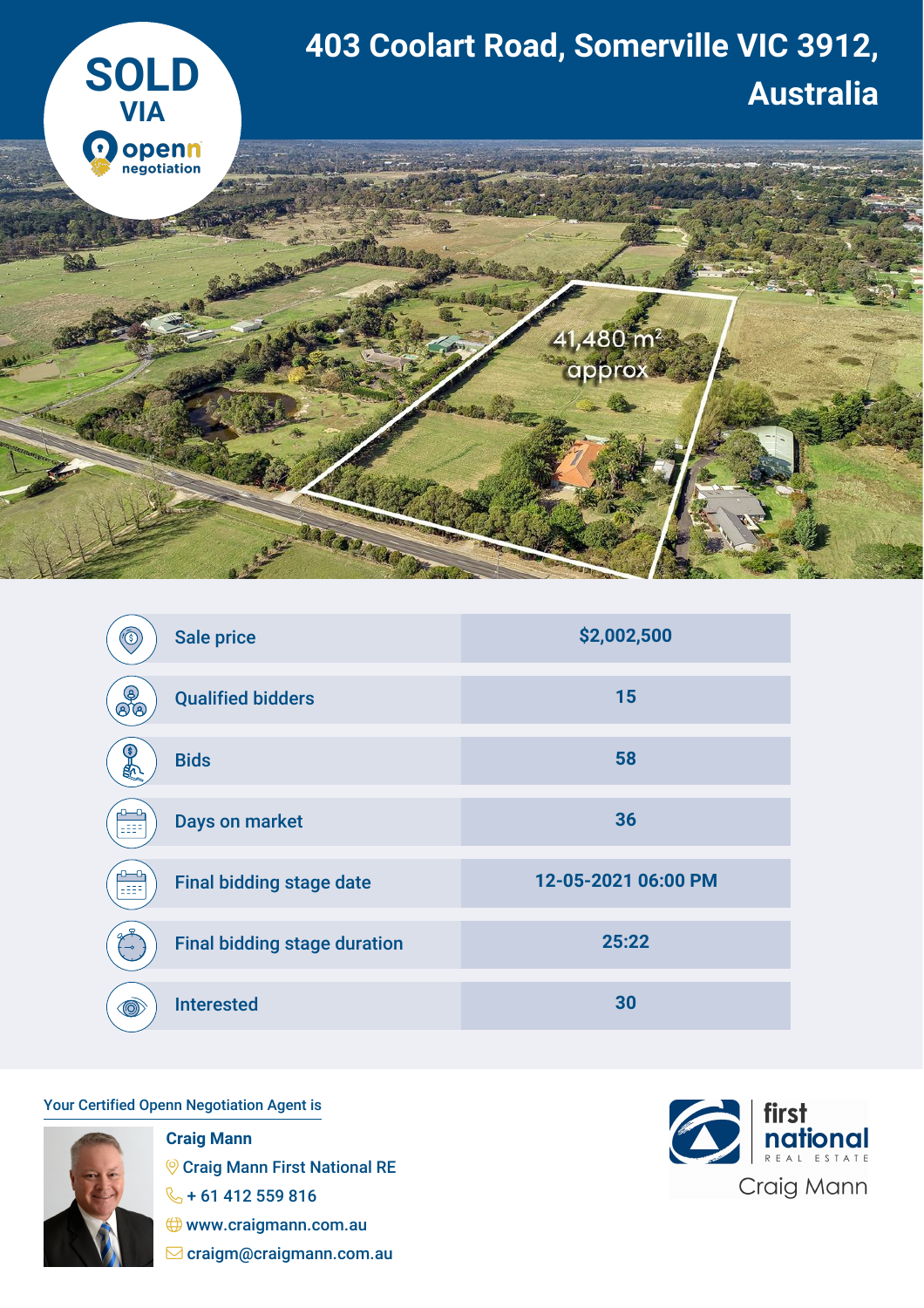## **OPENN NEGOTIATION BIDDING TIMELINE**

**SOLD !**

| \$2,002,500                |   | 3449              | (                        |
|----------------------------|---|-------------------|--------------------------|
| \$2,002,000                |   | 9115              | (                        |
| \$2,000,000                |   | 3449              | (                        |
| \$1,990,000                | Т | 6789              | (                        |
| \$1,980,000                |   | 3449              | (                        |
| \$1,970,000                |   | 3449              | (                        |
| \$1,960,000                |   | 6789              | (                        |
| \$1,950,000                |   | $\overline{9115}$ | (                        |
| \$1,940,000                |   | 6789              | (                        |
| \$1,930,000                |   | 9115              | (                        |
| \$1,920,000                | Т | 6789              | (                        |
| \$1,910,000                |   | 9115              | (                        |
| \$1,900,000                |   | 6789              | (                        |
| \$1,890,000                |   | 9115              | $\overline{\mathcal{L}}$ |
| \$1,880,000                |   | 6789              | (                        |
| \$1,870,000                |   | 9115              | (                        |
| \$1,860,000                |   | 6789              | (                        |
| \$1,850,000                |   | 9115              | (                        |
| \$1,840,000<br>\$1,830,000 |   | 6789<br>1208      | (                        |
| \$1,820,000                |   | 6789              | (<br>(                   |
|                            |   |                   |                          |

| 3449              | (2021-05-12 06:23 PM) |
|-------------------|-----------------------|
| 9115              | (2021-05-12 06:15 PM) |
| 3449              | (2021-05-12 06:10 PM) |
| 6789              | (2021-05-12 06:09 PM) |
| 3449              | (2021-05-12 06:09 PM) |
| 3449              | (2021-05-12 06:09 PM) |
| 6789              | (2021-05-12 06:07 PM) |
| 9115              | (2021-05-12 06:07 PM) |
| 6789              | (2021-05-12 06:07 PM) |
| 9115              | (2021-05-12 06:06 PM) |
| 6789              | (2021-05-12 06:06 PM) |
| $9\overline{115}$ | (2021-05-12 06:06 PM) |
| 6789              | (2021-05-12 06:05 PM) |
| 9115              | (2021-05-12 06:05 PM) |
| 6789              | (2021-05-12 06:03 PM) |
| 9115              | (2021-05-12 06:03 PM) |
| 6789              | (2021-05-12 06:02 PM) |
| 9115              | (2021-05-12 06:02 PM) |
| 6789              | (2021-05-12 06:01 PM) |
| 1208              | (2021-05-12 06:01 PM) |
| 6789              | (2021-05-12 06:01 PM) |

| \$1,810,000<br>9115               | (2021-05-12 06:01 PM) |  |  |  |  |
|-----------------------------------|-----------------------|--|--|--|--|
| \$1,800,000<br>6789               | (2021-05-12 06:00 PM) |  |  |  |  |
| \$1,790,000<br>9115               | (2021-05-12 06:00 PM) |  |  |  |  |
| \$1,780,000<br>6789               | (2021-05-12 06:00 PM) |  |  |  |  |
| \$1,770,000<br>3933               | (2021-05-12 06:00 PM) |  |  |  |  |
| <b>FINAL BIDDING STAGE STARTS</b> |                       |  |  |  |  |
| \$1,760,000<br>8524               | (2021-05-12 05:59 PM) |  |  |  |  |
| \$1,750,000<br>6789               | (2021-05-12 05:21 PM) |  |  |  |  |
| \$1,740,000<br>9115               | (2021-05-12 05:08 PM) |  |  |  |  |
| \$1,730,000<br>6789               | (2021-05-11 07:35 PM) |  |  |  |  |
| \$1,720,000<br>1208               | (2021-05-11 05:35 PM) |  |  |  |  |
| \$1,710,000<br>6789               | (2021-05-11 03:49 PM) |  |  |  |  |
| \$1,700,000<br>3933               | (2021-05-11 03:45 PM) |  |  |  |  |
| \$1,660,000<br>6789               | (2021-05-11 12:15 PM) |  |  |  |  |
| \$1,650,000<br>7717               | (2021-05-10 02:49 PM) |  |  |  |  |
|                                   |                       |  |  |  |  |
| \$1,640,000<br>1317               | (2021-05-09 07:04 PM) |  |  |  |  |
| \$1,630,000<br>1208               | (2021-05-08 05:45 PM) |  |  |  |  |
| \$1,620,000<br>8524               | (2021-04-26 09:14 AM) |  |  |  |  |
| \$1,610,000<br>3449               | (2021-04-24 09:46 AM) |  |  |  |  |
| <b>RESERVE MET</b>                |                       |  |  |  |  |
| \$1,600,000<br>3449               | (2021-04-20 03:57 PM) |  |  |  |  |
| \$1,520,000<br>8472               | (2021-04-20 02:51 PM) |  |  |  |  |

**Timezone:** Australia/Melbourne

Τ